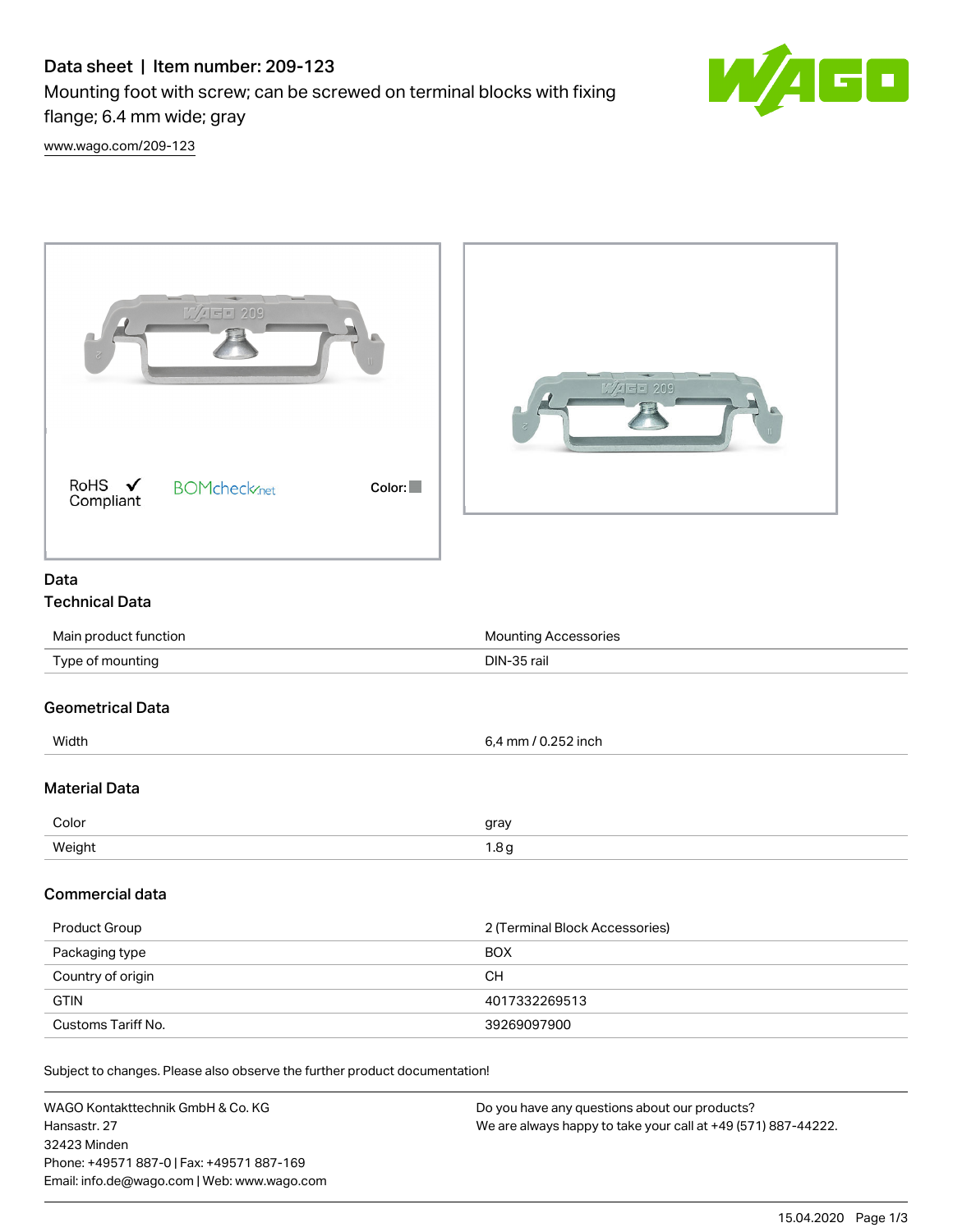

## Counterpart

| <b>Downloads</b>       |              |            |          |
|------------------------|--------------|------------|----------|
| Documentation          |              |            |          |
| <b>Bid Text</b>        |              |            |          |
| 209-123                | Feb 19, 2019 | xml        | Download |
| GAEB X81 - Datei       |              | 2.6 kB     |          |
| 209-123                | Aug 18, 2017 | doc        | Download |
| doc - Datei            |              | 23.6 kB    |          |
| CAD/CAE-Data           |              |            |          |
|                        |              |            |          |
| CAD data               |              |            |          |
| 2D/3D Models 209-123   |              | <b>URL</b> | Download |
| CAE data               |              |            |          |
| WSCAD Universe 209-123 |              | <b>URL</b> | Download |

## Installation Notes

Subject to changes. Please also observe the further product documentation!

WAGO Kontakttechnik GmbH & Co. KG Hansastr. 27 32423 Minden Phone: +49571 887-0 | Fax: +49571 887-169 Email: info.de@wago.com | Web: www.wago.com

Do you have any questions about our products? We are always happy to take your call at +49 (571) 887-44222.